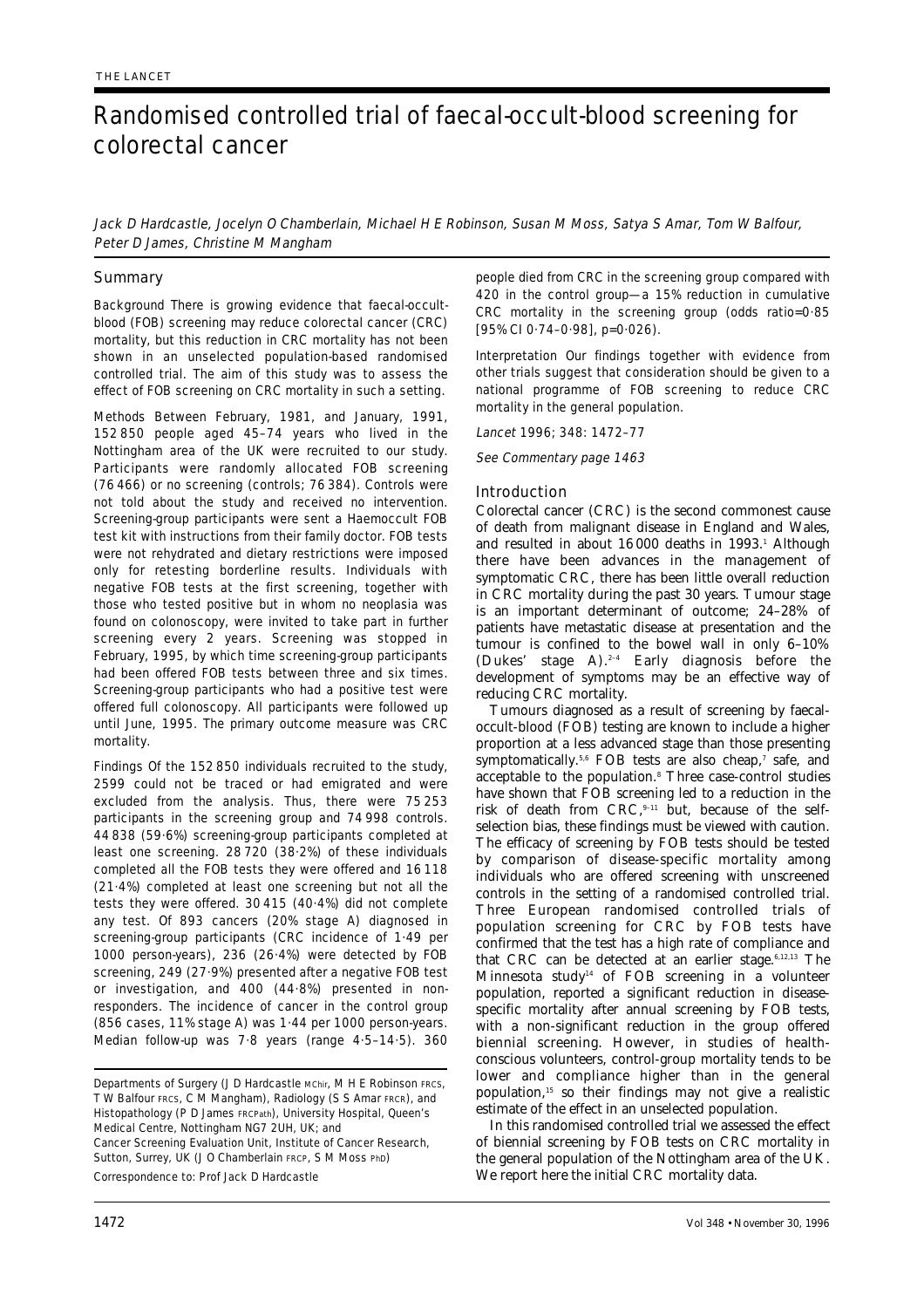## Methods

We recruited individuals for the pilot study between February, 1981, and June, 1983,<sup>16</sup> and for the main study between February, 1985, and January, 1991. Individuals who lived in the Nottingham area of the UK were identified according to the general practice at which they were registered. Family Health Service Authority and general practice registers were used to compile a list of men and women aged 50–74 (45–74 years in the pilot study) in each general practice. Family doctors at each practice were asked to remove from this list any person whom they judged should be excluded from the study because of serious illness, including a diagnosis of CRC within the previous 5 years. Before randomisation the remaining individuals were sorted by household (people who lived at the same address); households were then stratified by size, sex (male only, female only, mixed), and average age of eligible members (in 5-year agegroups). This ensured that all eligible members of the household were allocated to the same group. Households were randomly allocated screening by FOB tests (76 466) or no screening (controls; 76 384).

All study participants were allocated a date of entry to the study—the date when the first invitations for screening were sent to screening-group participants in that particular general practice. Because of the time between the compilation of the lists and the invitation for screening, 1053 people (506 screening group, 547 controls) were aged 75 years or older at entry.

Controls were identified but were not told about the study, received no intervention, and continued to use health-care facilities as usual. This approach was judged to be ethical at the time of study design. The study was approved by Nottinghamshire Local Medical Committee and the BMA Ethics Committee.

Screening-group participants were sent a Haemoccult (Rohm Pharma, Weiterstadt, Germany) FOB test kit, together with instructions and an explanatory letter from their family doctor, which invited them to complete and return the test. Individuals who accepted the test took two samples from each of three consecutive stools and sent the completed FOB test cards to their general practice. A cohort within the screening group was asked to test six consecutive stools at the prevalent screen.17 The FOB test cards were collected daily from each general practice and were taken to the Department of Surgery, Queen's Medical Centre, Nottingham, for testing. The FOB cards were not rehydrated. Completed tests were processed by one of three investigators (CMM supervised). We sent a reminder letter to all screening-group participants who had not returned their tests after 4–6 weeks.

In the pilot study, screening-group participants with one or more test squares on the FOB card that showed a positive result were investigated by double-contrast barium enema and flexible sigmoidoscopy. In the main study, to keep the false-positive rate to a minimum, a repeat test was sent to individuals with up to four positive squares, with a request to restrict their diet for 2 days before taking two samples from six consecutive stools. Only those individuals with five or more positive squares at the first test or those with one or more positive squares at the retest were offered colonoscopy (supplemented by double-contrast barium enema when full colonoscopy could not be done). Screening-group participants with a negative retest were asked to repeat the test, again with dietary restriction, 3 months after the retest and were offered colonoscopy if they tested positive.<sup>18</sup>

Screening-group participants who were found to have CRC or adenomas on colonoscopy were treated and transferred to endoscopic follow-up programmes. Individuals with negative FOB tests, together with those who had positive tests but in whom no neoplasia was found on colonoscopy, were invited to take part in screening every 2 years. People who did not accept the first invitation for screening were not initially reinvited. In September, 1990, in an effort to improve overall compliance, we reinvited every 2 years those individuals who had not previously responded. We stopped screening in February, 1995, by which time all participants had been offered FOB tests between three and six times.



Figure 1: Trial profile

We obtained information on the development of CRC in screening-group participants and unscreened controls from the histopathology registers of local hospitals, the Trent Regional Cancer Registry, and from the family doctors' reports. The records of all study participants were flagged on the National Health Service Central Registry database, and the Office of Population Censuses and Surveys routinely notified the study coordinator of the date and causes of death of any study participant, and the date and diagnosis of those who were registered as having cancer, including people who no longer lived in the Nottingham area. Information on deaths was also obtained from the Family Health Service Authority and the records of family doctors. Individuals who could not be traced by the Office of Population Censuses and Surveys or had emigrated were not included in our analysis.

We classifed all cases of CRC in the screening group as: screendetected (CRC diagnosed on colonoscopy after a positive FOB test); interval (CRC diagnosed after a negative FOB test, or after a positive test where further investigation was negative or was refused); and non-responders (CRC diagnosed in individuals who had not been screened). Individuals who had a diagnosis of CRC confirmed during endoscopic follow-up were a further category. The staging of tumours was done according to the Turnbull modification of Dukes' staging,<sup>19</sup> in which cases with metastatic disease are classified as stage D.<sup>20</sup> Adenomas treated by endoscopic polypectomy and found to contain invasive cancer were classified as stage A. The histology of all cancers treated by polypectomy was reviewed by a single pathologist (PDJ), and 23 cases of CRC with doubtful invasion were reclassified as severely dysplastic adenomas. The assessment of stage of CRC and classification of adenomas was done by pathologists unaware of the participant's study group.

In our analysis the results of the first round of screening were separated according to whether the FOB test was completed on first invitation or only after reinvitation at a later date. Results of rescreening are presented for rescreen within 2 years, 3 months (allowing a possible 3-month delay in invitation), and those, mostly due to refusal by the participant, for which the interval between tests was longer.

After adjustment for deaths from all causes, we calculated the number of person-years in the screening and control groups from date of study entry to June 30, 1995; this date was determined by the MRC Study Monitoring Committee. CRC incidence rates and mortality rates from CRC and from all causes were calculated per 1000 person-years. We excluded all deaths attributable to CRC when the diagnosis of CRC had been made before the date of study entry.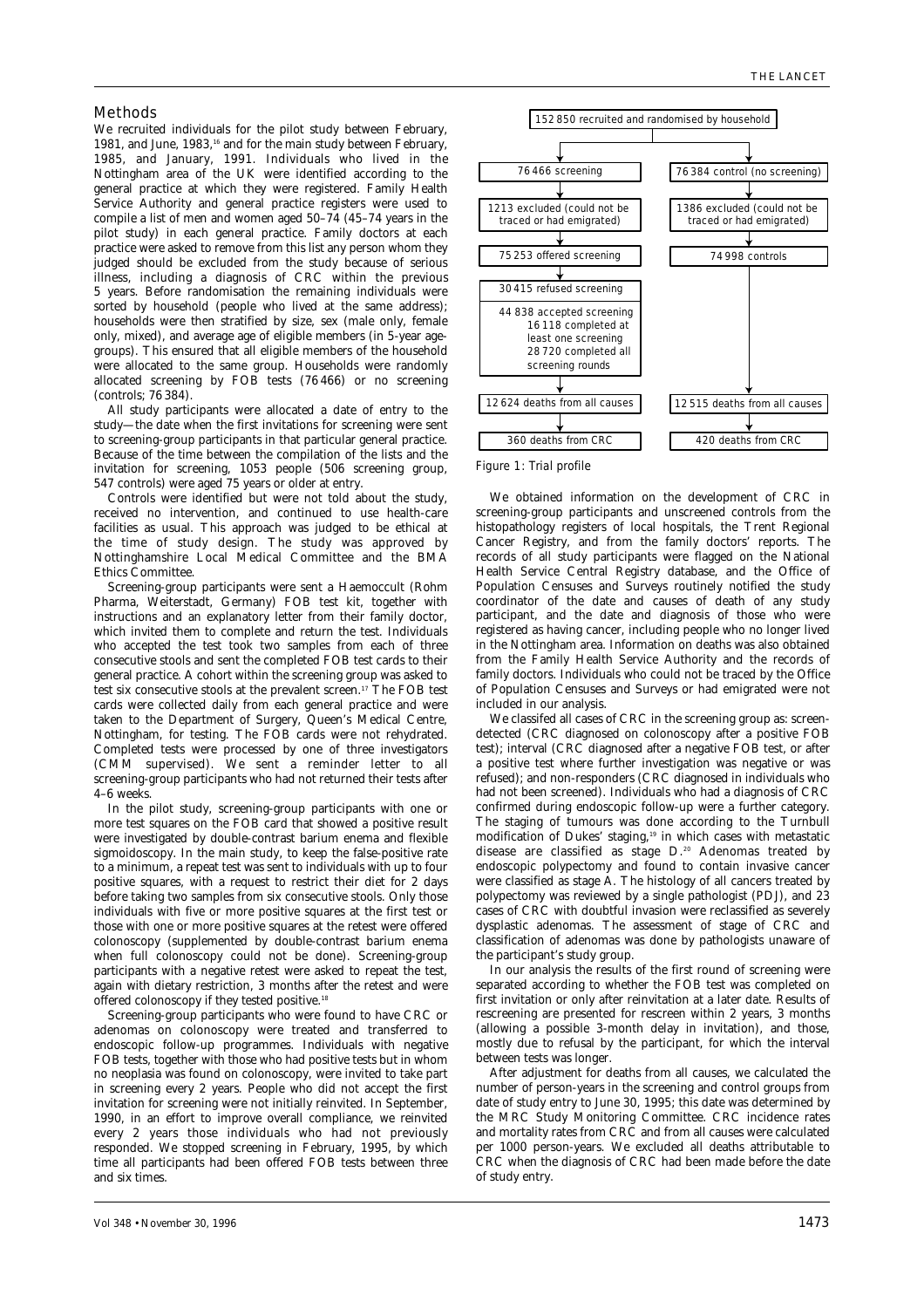| Age (years) | Control            |                      | Screening           |                       |  |  |  |
|-------------|--------------------|----------------------|---------------------|-----------------------|--|--|--|
|             | Men<br>$(n=36042)$ | Women<br>$(n=38956)$ | Men<br>$(n=36 130)$ | Women<br>$(n=39 123)$ |  |  |  |
| $45 - 49$   | 1463 (4%)          | 1318 (3%)            | 1394 (4%)           | 1335 (3%)             |  |  |  |
| $50 - 54$   | 7917 (22%)         | 7910 (20%)           | 8049 (22%)          | 7948 (20%)            |  |  |  |
| 55-59       | 8052 (22%)         | 8070 (21%)           | 7993 (22%)          | 8152 (21%)            |  |  |  |
| $60 - 64$   | 7532 (21%)         | 7899 (20%)           | 7461 (21%)          | 8023 (21%)            |  |  |  |
| 65-69       | 6217 (17%)         | 7241 (19%)           | 6386 (18%)          | 7232 (18%)            |  |  |  |
| >70         | 4861 (13%)         | 6518 (17%)           | 4847 (13%)          | 6433 (16%)            |  |  |  |

Table 1: Age and sex distributions at entry to study

| Age (years)                           | Number (% of age and sex subgroup) who<br>accepted first screening |              |
|---------------------------------------|--------------------------------------------------------------------|--------------|
|                                       | Men                                                                | Women        |
| $45 - 49$                             | 469 (34%)                                                          | 575 (43%)    |
| $50 - 54$                             | 4067 (51%)                                                         | 4654 (59%)   |
| 55-59                                 | 4159 (52%)                                                         | 4822 (59%)   |
| $60 - 64$                             | 4047 (54%)                                                         | 4620 (58%)   |
| 65-69                                 | 3447 (54%)                                                         | 3913 (54%)   |
| >70                                   | 2395 (49%)                                                         | 3046 (47%)   |
| Total (% of total<br>screening group) | 18584 (51%)                                                        | 21 630 (55%) |

Table 2: Acceptance of first FOB screening by sex and age

Certification of CRC as a cause of death can be inaccurate,<sup>21</sup> we therefore also carried out structured case-note reviews of certified and registered CRC cases for more reliable information on causes of death. Thus, CRC mortality rates (excluding squamous-cell anal cancer) were calculated from both the underlying cause of death as stated on the death certificate  $(certified)^{22}$  and the verified cause of death obtained after review of the case-notes. All deaths in participants diagnosed with CRC, and deaths for which CRC or "carcinomatosis, primary unspecified" was noted on the death certificate, were scrutinised. CRC was verified as the cause of death when this cause seemed to be definite or probable, based on well-defined clinical, radiological, and histological criteria. Deaths that occurred in the first 28 days after surgery for CRC were deemed to have been from CRC. When the cause of death was uncertain, the casenotes were reviewed by a second investigator, and when they disagreed about the cause of death the case-notes were reviewed by a third investigator who made the final decision. Investigators were unaware of the screening status of study participants throughout the assessment of CRC mortality.

The primary outcome measure was CRC mortality. The study was originally designed to have 80% power to detect a 23% reduction in mortality at the 5% significance level. The sample size was increased from 106 000 to 156 000 in 1989 in the light of lower than anticipated control-group mortality.<sup>23</sup> Rates of death from CRC in the screening and control groups were compared by a Poisson log-linear model to calculate the CI and to investigate the effect of age and sex. Survival was calculated by the Kaplan-Meier product limit method from the date of diagnosis of CRC

censoring at the date of death or at June 30, 1995. Survival in the two groups was compared by the log-rank test. Proportions were compared by the  $\chi^2$  test.

## Results

The trial profile shows participant numbers throughout the study (figure 1). Of the 152 850 individuals recruited into the study and randomised to screening (76 466) and control groups (76 384), 2599 (1·7%) could not be traced by the Office of Population Censuses and Surveys or had emigrated and were, therefore, excluded from the analysis. Thus, of the remaining 150 251 study participants, 75 253 were in the screening group and 74 998 were unscreened controls. The groups were well matched in terms of age and sex (table 1). The median follow-up was 7·8 years (range 4·5–14·5). Thus, the number of person-years in the two groups is 597 944 and 596 369, respectively.

During the study, individuals in the screening group were offered FOB tests between three and six times according to the date of study entry. 28 720 (38·2%) screening-group participants completed all the FOB tests they were offered, 16 118 (21·4%) completed at least one but not all of the FOB tests they were offered, and 30 415 (40·4%) did not complete any FOB tests. The nonparticipants included 489 (1·6%), for whom the first letter of invitation was returned by the Post Office as unknown at that address. We decided to include these nonresponders in our analysis to ensure comparability with the control group.

In the screening group, acceptance of testing ranged from 29% to 74% according to the general practice screened. Compliance improved from 36·9% during the pilot phase of the study to 57·0% during the main study. Of the 75 253 screening-group participants, 40 214 (53·4%) completed the first screening. Table 2 shows how acceptance of the first test varied by age and sex. The 35 039 individuals who refused the first invitation for screening were reinvited and 4624 (6·1%) accepted. Thus, 44 838 (59·6%) screening-group participants completed at least one screening.

960 (2·1%) people needed full investigation after their first FOB screen. After rescreening, 1090 (1·2%) FOB tests were positive. The predictive values for a positive FOB test for detection of neoplasia and carcinoma are shown in table 3. Detection rates for adenomas and CRC after positive FOB tests were higher in individuals aged 65 years or older at study entry than in the younger participants (7·7 *vs* 4·4 for adenomas, 3·4 *vs* 1·1 for CRC, per 1000 screened), and were higher in men than in

|                                                                              | <b>First screening</b> |                                                | Rescreening       |                 |  |
|------------------------------------------------------------------------------|------------------------|------------------------------------------------|-------------------|-----------------|--|
|                                                                              | First invitation       | Later invitation to those<br>who refused first | Within 27 months* | After 27 months |  |
| Number of people who completed FOB test                                      | 40214                  | 4624                                           | 79323             | 8835            |  |
| <b>Positive FOB tests</b><br>Number of individuals<br>% of population tested | 837<br>2.1             | 123<br>2.7                                     | 924<br>$1-2$      | 166<br>1.9      |  |
| Adenomas<br>Number of cases<br>Rate per 1000 individuals screened            | 311<br>7.7             | 46<br>9.9                                      | 304<br>3.8        | 49<br>5.5       |  |
| <b>CRC</b><br>Number of cases<br>Rate per 1000 individuals screened          | 83<br>2.1              | 21<br>4.5                                      | 110<br>1.4        | 22<br>2.5       |  |
| Predictive value (%) of positive FOB test<br>For neoplasia<br>For cancer     | 47.1<br>9.9            | 54.5<br>$17-1$                                 | 44.8<br>11.9      | 42.8<br>13.3    |  |

\*Allowing for a 3-month delay in invitation for screening.

Table 3: Outcome of screening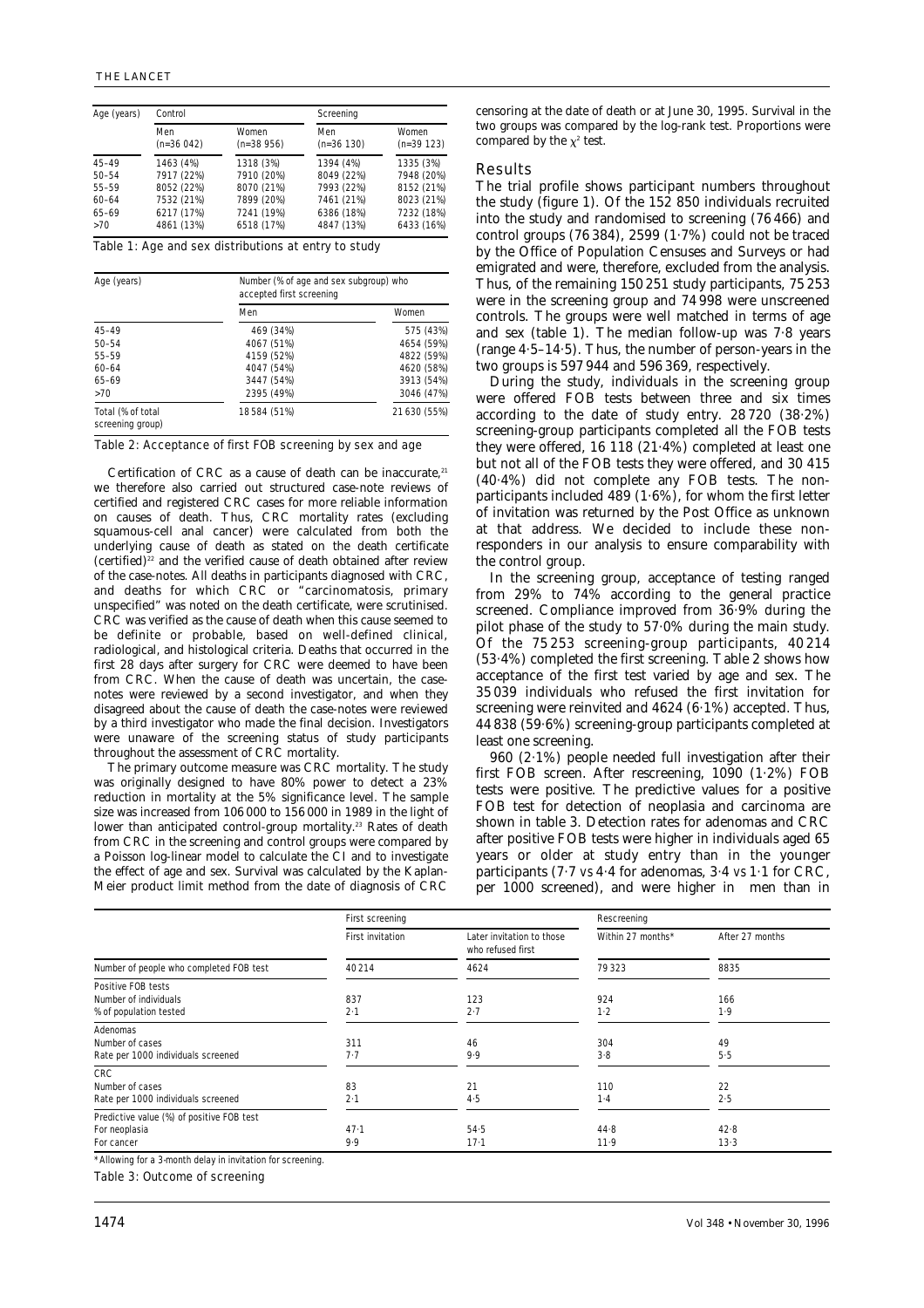|                  | Screening group  |                  |          |                 |                   |                   |           |           |
|------------------|------------------|------------------|----------|-----------------|-------------------|-------------------|-----------|-----------|
|                  | First screen     |                  | Rescreen | Non-responders* | Interval cancerst | Adenoma follow-up | Total     |           |
|                  | First invitation | Later invitation |          |                 |                   |                   |           |           |
| Stages of CRC    |                  |                  |          |                 |                   |                   |           |           |
| Dukes' A         | 42 (51%)         | 6(29%)           | 49 (37%) | 42 (11%)        | 39 (16%)          | 3(38%)            | 181 (20%) | 95 (11%)  |
| Dukes' B         | 17 (20%)         | 7 (33%)          | 47 (36%) | 139 (35%)       | 76 (31%)          |                   | 286 (32%) | 285 (33%) |
| Dukes' C         | 20 (24%)         | 7 (33%)          | 24 (18%) | 89 (22%)        | 71 (29%)          | 4 (50%)           | 215 (24%) | 264 (31%) |
| Dukes' D         | 4 (5%)           | 1 (5%)           | 8(6%)    | 117 (29%)       | 61 (24%)          | 1 (13%)           | 192 (22%) | 179 (21%) |
| Not known        | U                |                  | 4(3%)    | 13 (3%)         | 2(1%)             |                   | 19 (2%)   | 33 (4%)   |
| <b>Total CRC</b> | 83               | 21               | 132      | 400             | 249               | 8                 | 893       | 856       |

\*Did not respond to any screening round. †Had negative FOB test at the screening before diagnosis of CRC was made or was not detected by investigation after a positive test.

Table 4: Stage of CRC in screening and control groups

women (7·2 *vs* 3·8, 2·3 *vs* 1·5 per 1000 screened). The detection rate for CRC was also higher in participants who refused the first invitation for screening but accepted after reinvitation, possibly because of increasing age or minor symptoms that prompted them to respond. Of the 236 cancers detected by screening, 174 (74%) were in the rectum or sigmoid colon. 1778 screening-group participants (4·0% of those who accepted at least one FOB test) underwent full colonoscopy on one or more occasions.

During the study, 236 cases of CRC were detected by screening, 249 interval cancers presented, 400 were diagnosed in non-responders, and 856 were diagnosed in the control group. A further eight cases of CRC were diagnosed in the screening group during endoscopic follow-up of a screen-detected lesion. Of the 249 interval cancers, 13 were diagnosed after a positive FOB test—two had been investigated by colonoscopy and six by doublecontrast barium enema but no abnormality had been found, and five were in individuals who refused further investigation. 236 interval cancers were diagnosed after a negative FOB test: 73 in the first year; 74 in the second year; 27 in the third year; and 62 up to 13 years after a negative FOB test.

The distribution of stages of CRC is shown in table 4. The proportion of stage A tumours was significantly higher in the screening group than in the control group (20 *vs* 11%, p<0·001), whereas the proportion of advanced tumours (stage C and D) was significantly lower in the screening group than in the control group (46 *vs* 52%, p<0·01). The incidence of advanced CRC (stage C and D) was lower in the screening group than in controls (ratio= $0.91$  [ $95\%$  CI  $0.80-1.04$ ]); and was lower in people who accepted the first screening invitation than in those who refused the first invitation (ratio=0·76 [0·63–0·93]). Overall, CRC incidence was higher in the screening group than in the control group (1·49 *vs* 1·44 per 1000 person-years; table 5).

The number of patients with adenomas is shown in table 6. 710 participants had screen-detected adenomas retrieved for histological assessment—128 adenomas were less than 10 mm, 375 were 10–19 mm, and 207 were 20 mm or more, of which three (2·3%), 50 (13·3%), and 44 (21·3%), respectively, were severely dysplastic.

Disease-specific survival of individuals with CRC is shown in figure 2. There was a significant survival advantage for individuals in the screening group over those in the control group (p<0·0001). Overall, 12 624 (16·8%) screening-group participants and 12 515 (16·7%) controls died. All-cause mortality was similar in the screening and control groups (table 5), but was significantly greater in individuals in the screening group who refused the first test (25·5 per 1000 person-years) than in controls  $(p<0.001)$ .

The case-notes of 1156 individuals were examined to verify whether CRC was the cause of death. In 133 cases (65 in the screening group and 68 in the control group) there was insufficient information to reach a decision about the cause of death. Of these 133 deaths, 108 were certified as "carcinomatosis, primary unspecified", 11 were certified as due to CRC, and 14 were miscellaneous. For a further three individuals, the case-notes could not be located. We did not include these 136 deaths in our data on verified deaths from CRC. Details of differences between certified and verified deaths from CRC between groups will be reported elsewhere.

The number of verified deaths attributable to CRC was lower in the screening group than in controls (360 *vs*

|                                              | Number of cases |         | Rate (per 1000 person-years) |         | Rate ratio (95% CI) |  |
|----------------------------------------------|-----------------|---------|------------------------------|---------|---------------------|--|
|                                              | Screening       | Control | Screening                    | Control |                     |  |
| CRC                                          | 893             | 856     | 1.49                         | 1.44    | $1.04(0.95 - 1.14)$ |  |
| Deaths from verified CRC                     | 360             | 420     | 0.60                         | 0.70    | $0.85(0.74-0.98)$   |  |
| Deaths from certified CRC (underlying cause) | 350             | 398     | 0.59                         | 0.67    | $0.88(0.76 - 1.01)$ |  |
| Deaths from all causes                       | 12624           | 12515   | $21-1$                       | $21-0$  | $1.01(0.98 - 1.03)$ |  |

Table 5: CRC incidence and mortality rates and mortality ratios in screening and control groups

|              | Screening group  |                  |           |                |                  |           |           |  |
|--------------|------------------|------------------|-----------|----------------|------------------|-----------|-----------|--|
|              | First screen     |                  | Rescreen  | Non-responders | Interval cancers | Total     |           |  |
|              | First invitation | Later invitation |           |                |                  |           |           |  |
| Adenomas     |                  |                  |           |                |                  |           |           |  |
| $<$ 10 mm    | 38 (12%)         | 8 (17%)          | 82 (23%)  | 49 (41%)       | 76 (45%)         | 253 (25%) | 129 (35%) |  |
| $10-19$ mm   | 164 (53%)        | 22 (48%)         | 189 (54%) | 43 (36%)       | 63 (37%)         | 481 (48%) | 140 (38%) |  |
| $\geq 20$ mm | 109 (35%)        | 16 (35%)         | 82 (23%)  | 29 (24%)       | 31 (18%)         | 267 (27%) | 100 (27%) |  |
| Total        | 311              | 46               | 353       | 121            | 170              | 1001      | $370*$    |  |

\*Included one patient in whom size of adenoma was not known.

Table 6: Patients with adenomas in screening and control groups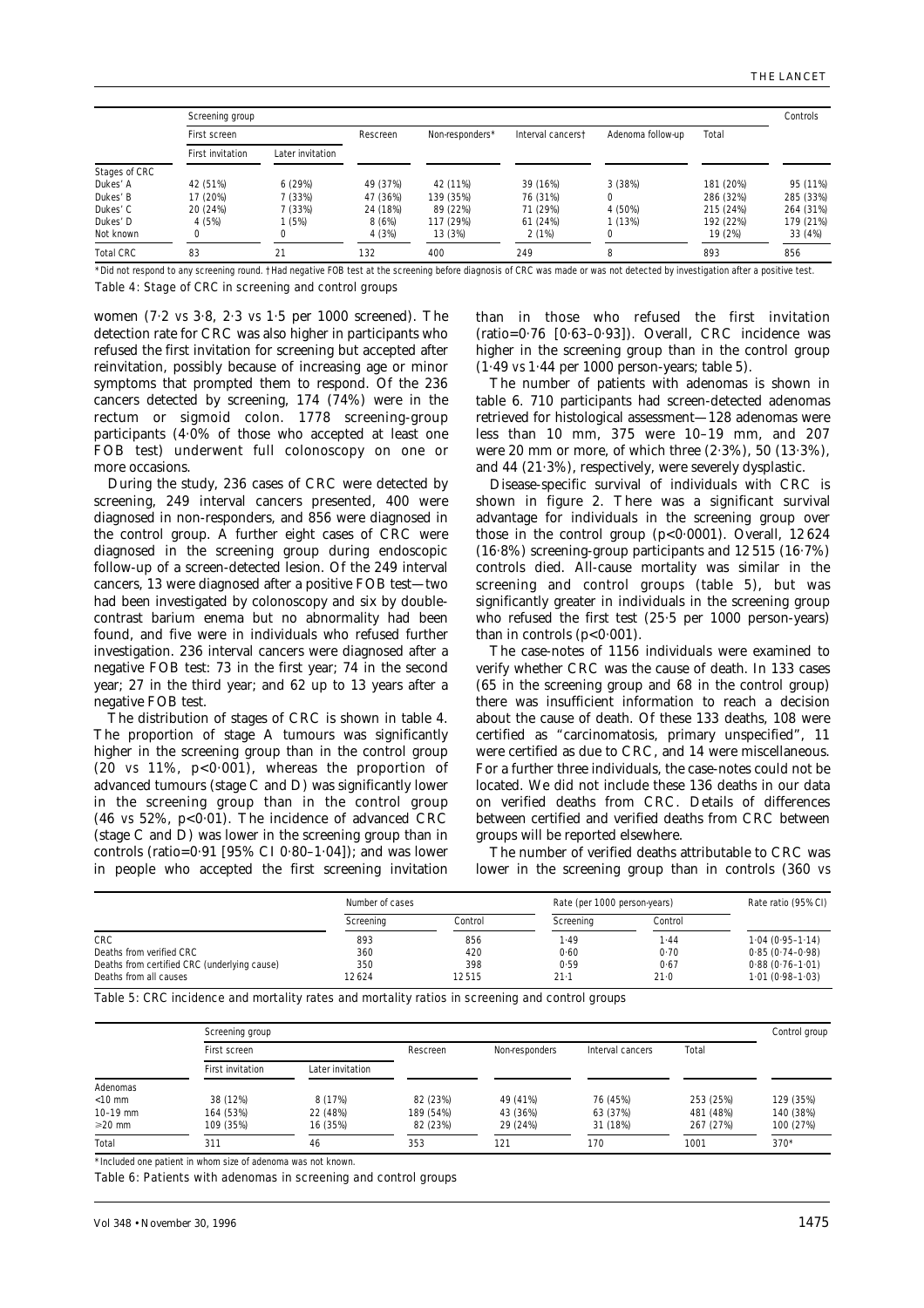

Figure 2: Disease-specific survival of patients with CRC



Figure 3: Cumulative mortality from CRC

420)—a 15% reduction in verified CRC mortality in the screening group (odds ratio=0·85 [95% CI 0·74–0·98]  $p=0.026$ ). When the certified, rather than the verified, cause of death was used for the analysis of CRC mortality, the number of deaths from CRC were 350 versus 398 and the estimated mortality reduction was similar though slightly smaller (0·88 [0·76–1·01]). For verified deaths from CRC, the mortality ratio was: 0·87 (0·73–1·05) for men and 0·83 (0·67–1·03) for women; 0·81 (0·66–0·99) for individuals younger than 65 years at study entry and 0·90 (0·74–1·09) for those aged 65 years or older; 0·87 (0·68–1·11) for cancers proximal to the sigmoid colon and and 0·84 (0·70–1·00) for distal cancers.

The reduction in CRC mortality in individuals who accepted the first FOB test compared with the control group was  $39\%$  (odds ratio  $0.61[0.50-0.74]$ ). There was a relative increase in CRC mortality in people who refused the first FOB test compared with controls (1·13 [0·96–1·33]). Figure 3 shows cumulative CRC mortality in screening and control groups for up to 14 years from study entry; a difference in CRC mortality between the groups emerges after years 3–4. The shape of the curve reflects cumulative recruitment to the study over a 10-year period. Because few people have been in the trial for longer than 10 years, cumulative mortality rates have risen more slowly after this time.

## **Discussion**

It is encouraging that almost 60% of screening-group participants were screened at least once because such compliance was achieved without population education or a statement of definite benefit in the invitation for screening. Compliance would probably improve if a wellorganised national screening programme for CRC was introduced in the UK.<sup>24,25</sup>

For CRC screening by FOB test to be effective in the general population, a balance between sensitivity and specificity must be achieved. We were not able to calculate the sensitivity of the FOB tests used in this study because 2 years had not passed since the final round of screening. An earlier analysis, based on more than 50 000 FOB tests, found a sensitivity of  $53.6\%$ ,<sup>26</sup> which is similar to the  $51\%$ sensitivity in Kronborg and colleagues' Danish study.<sup>27</sup> Estimates of sensitivity by the proportional incidence method<sup>28</sup> gave similar results. It is likely that annual screening, rather than biennial, would improve the sensitivity of our FOB screening programme.

Colonoscopy is an expensive procedure that is not without risk.<sup>7,29</sup> For screening by FOB testing to be cost effective, the proportion of false-positive results (commonly caused by red meat or vegetables with a high peroxidase content), should be kept to a minimum by dietary restriction. Robinson et  $a^{26}$  have shown that retesting of those individuals who had weakly positive FOB tests more than halved the number of people who required colonoscopy during a 4-year period; moreover, the corresponding rate of interval cancers increased by only  $3.6\%$ .<sup>26</sup> In the Minnesota study,<sup>14</sup> in which the Hemoccult II test was rehydrated to increase sensitivity, 38% of individuals who were screened annually and 28% of those who were screened biennially underwent colonoscopy at least once, and the positive predictive value of FOB testing for CRC was only 2·2%. In our study, only 4·0% of all individuals who completed FOB tests underwent colonoscopy—the positive predictive value of FOB testing was 12% for CRC and 46% for all neoplasia.

In this study, 4·3% more cancers were detected in the screening group than in the control group. By contrast, in Kronborg and colleagues' Danish trial the number of cases of CRC in the screening and control groups were similar.<sup>30</sup> In the Minnesota study<sup>14</sup> CRC incidence was higher in controls than in the screening group. These conflicting findings may reflect the differing periods of follow-up in the three trials:  $8$ ,  $10$ , and  $13$  years respectively.<sup>14,30</sup>

The survival advantage shown in our screening group compared with the control group should be interpreted with caution, because of the biases inherent in the use of survival as a primary outcome measure in any screening programme. Cumulative reduction in mortality is a more reliable measure of effectiveness than survival. In this study, the 15% reduction in CRC mortality in the screening group is similar to that of the Danish population screening trial.<sup>30</sup>

We believe that our findings (good compliance, a reduction in the rate of advanced CRC, and a significant reduction in CRC mortality in the screening group compared with the control group) support the use of FOB tests in CRC screening programmes. Evidence from other randomised controlled trials of FOB screening also suggest that FOB tests reduce mortality from CRC. We believe that consideration should be given to the establishment of a national screening programme.